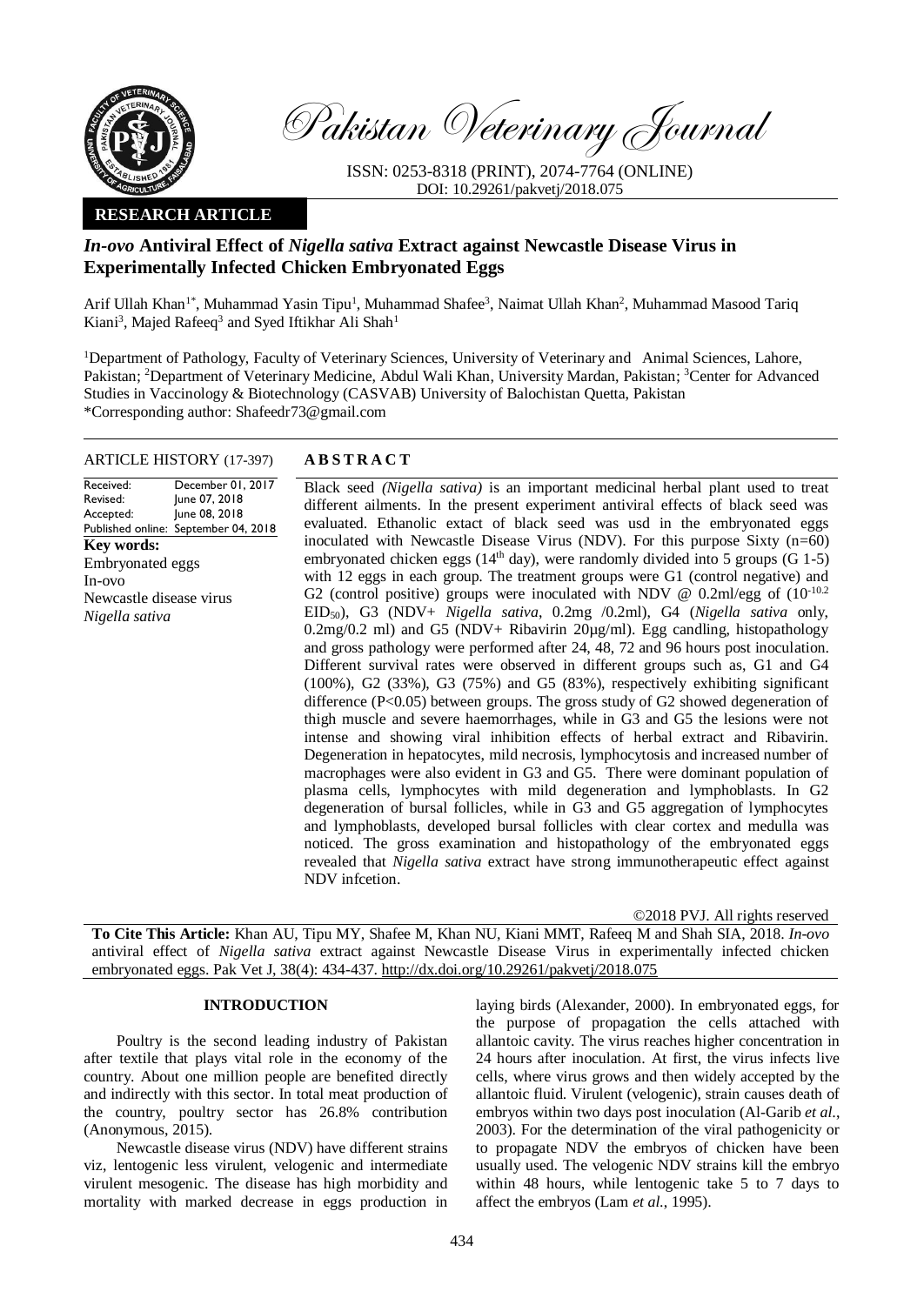Black seed (*Nigella sativa)* belongs to family Ranunculaceae, were used since long ago as remedy for the treatments of various ailments in humans and animals. Prophet Muhammad (P.B.U.H) declared black seeds as treatment for every disease except death. The active component is crystalline nigellone and thymoquinone that has potent anti-bacterial, anti-inflammatory immune stimulator, anti-parasitic, anti-histamine and antihypertensive are the main effects of these seeds (Sultan *et al*., 2009; Umar *et al*., 2017).

The antiviral drug Ribavirin is well known for treatment of different diseases like hepatitis. But high dosage produced different types of organs toxicity and was also one the causes of death. This study was designed to evaluate the antiviral effect of *Nigella sativa* against NDV using embryonated eggs module.

## **MATERIALS AND METHODS**

**Study area:** This study was designed to determine the efficacy of black seed against Newcastle disease virus in Department of Pathology University of Veterinary & Animal Sciences, Lahore. The study was carried out in embryonated eggs and histopathological and gross changes in normal and experimentally infected chicken embryo along with mortality profile were reported.

**Study design:** In this study, 14 days old embryonated eggs were included. These eggs were divided in four groups each group containing 12 eggs. These groups were designated as: Group 1 Control negative (G1), Group 2, Control positive (G 2), Group 3 *Nigella sativa* and NDV (G3), Group 4 *Nigella sativa* only (G 4) and group 5 NDV virus and antiviral Ribavirin (G 5).

*Nigella sativa* **ethanolic extract:** *Nigella sativa* seeds were grinded and ethanolic extract was separated as proposed by (Ait Mbarek *et al*., 2007).

**Calculation of Egg infective dose (EID50) of virus:** Haemaglutination activity (HA) was evaluated using allantoic fluid and egg infectious dose was calculated (10- 10.16/ml EID5) as suggested by Rezatofighi *et al*. (2014).

**Preparation of inoculums:** The standard dose was selected for virus, experimental plant extract and control. About 0.2 ml/egg (virus), 0.2 mg/0.2 ml for (*N. sativa*) and 20 µg/ml of the ribavirin was selected (Rezatofighi *et al*., 2014).

**Sample collection:** From each group three egg were randomly selected and collected for candling and embryo observations for gross pathological examination. The embryos were collected and observed grossly and all organs were preserved in 10% Buffered formalin (Cho *et al*., 1999).

**Statistical design:** One way ANOVA test was applied using SPSS latest version and the P value was calculated as followed by Courtney *et al*. (2013).

#### **RESULTS**

**Candling:** Eggs were candled at different time interval post inoculation. After forty eight hours (48hrs); in group 2 (one embryo was alive), group 3 (no mortality observed), group 5 inoculated with combination of NDV and Ribavirin (also no mortality observed).

At 72 hours post inoculation no mortality was noted in G1 and G4 (zero mortality), G2 all three embryo were found dead and in G3 and G5 one embryo was noted dead in each group. Similarly, when eggs were candled after 96 hrs post inoculation; G1 and G4 (no death), G2 (all death). G3 (two death) and G5 (one death) were recorded (Table 1).

**Table 1:** Survival of embryonated eggs after inoculations with Newcastle Disease Virus and treatments

| Group          |       | Total |       |      |       |
|----------------|-------|-------|-------|------|-------|
|                | 24hr  | 48hr  | 72hr  | 96hr |       |
| GI             | 3/3   | 3/3   | 3/3   | 3/3  | 12/12 |
| G <sub>2</sub> | 3/3   | 1/3   | 0/3   | 0/3  | 4/12  |
| G3             | 3/3   | 3/3   | 2/3   | 1/3  | 9/12  |
| G4             | 3/3   | 3/3   | 3/3   | 3/3  | 12/12 |
| G5             | 3/3   | 3/3   | 2/3   | 2/3  | 10/12 |
| Total          | 15/15 | 13/15 | 10/15 | 9/15 | 47/60 |

\*Significant (P<0.05).

#### **Histopathological changes**

Liver: In group 2 necrosis of hepatocytes and severe degeneration was observed while, the sinusoid capillaries were congested, in portal area lymphocytes and macrophage infiltration were seen (Fig. 1). The group 3 (NDV and *Nigella sativa*) was observed with necrosis and mild degeneration in hepatocytes, with increased population of lymphocytes and macrophages. The group 4 (*Nigella sativa)* showed increased number of lymphocytes and mild congestion. In group 5 (NDV and Ribavirin) aggregation of macrophages around blood vessels was observed (Table 2; Fig. 2).

**Spleen:** In group 2 congestion and severe degeneration in lymphocytes, lymphogenous cells and pre dominant lymphoblast were observed, while, group 3 were with lymphoblasts, lymphocytes and mature red blood cells. Similarly, in group 4 and group 5 increased lymphoblast's, lymphocytes and red blood cells were recorded, while, necrosis and congestion in splenic parenchyma cells were seen in group 5 (Fig. 3).

Bursa: Bursal follicles were degenerated and some capillaries were severely congested in group 2. While, aggregation of lymphoblast cells, mature and immature lymphocytes and developed follicles were seen in group 3 (Fig. 4). The group 4 was with well-developed bursal follicles and in group 5 accumulation of lymphocytes, congestion in blood capillaries and necrosis were seen.

### **DISCUSSION**

Newcastle disease virus infection is very common in commercial and rural birds of all ages. It causes severe morbidity and mortality with decreased production and severe weight loss. The virus affects respiratory system, digestive tract and produce nervous disorders in later stages.

Plants are well known for their potential effects against various infectious diseases in poultry (Abbas *et al*., 2017a, 2017b, 2017c; Hussain *et al*., 2017), likewise, *Nigella sativa* is a well-known herbal plant with antiviral, antibacterial effect and have significant role in reduction of viral load in the body (Barakat *et al*., 2013). The *Nigella*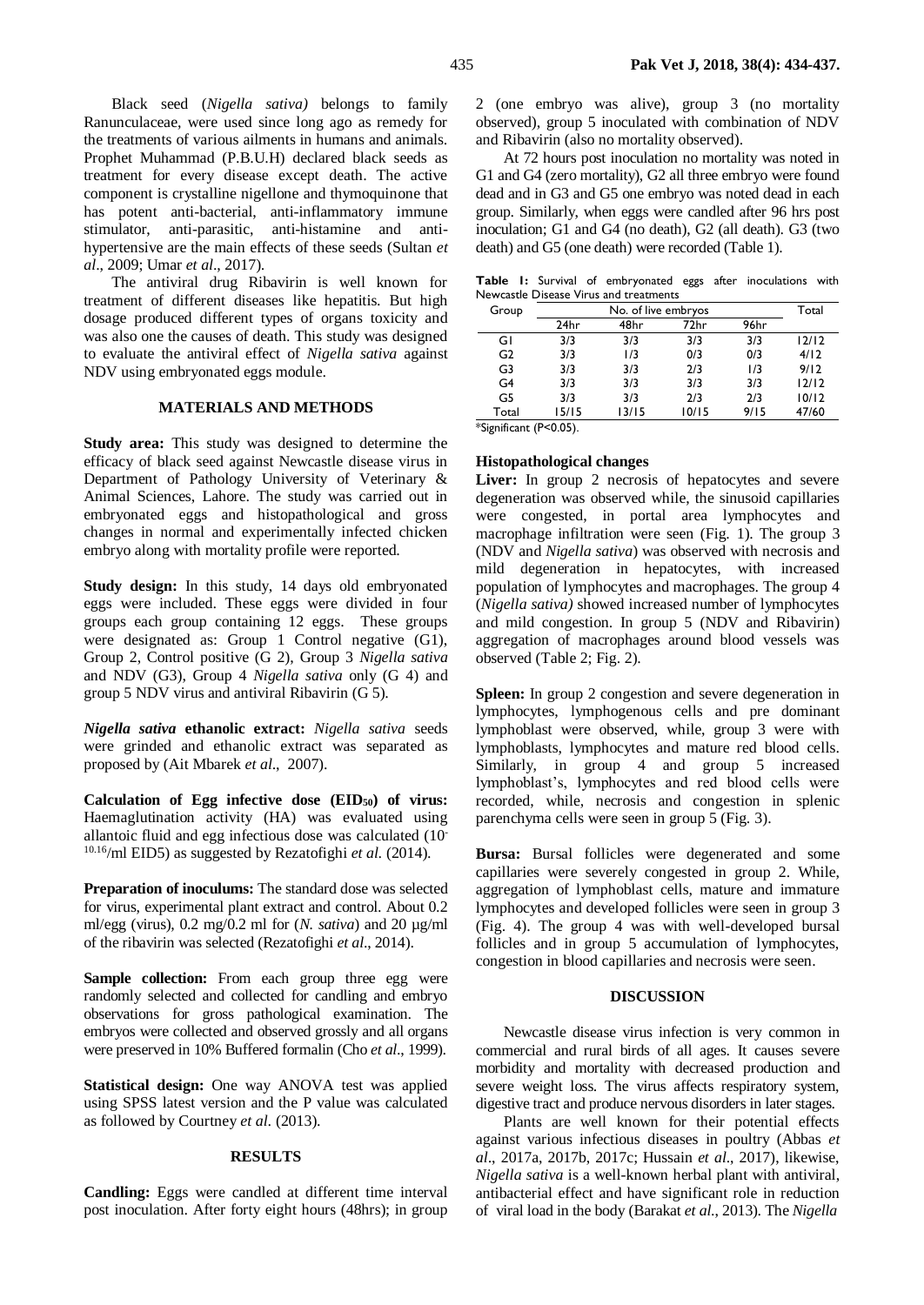

Fig. 1: Necrosis, congestion, and fatty changes in liver (17<sup>th</sup> ED) of control positive, (headed arrow) infiltration of macrophages & lymphocytes (H & E stain, 40X).



**Fig. 3:** Spleen of chicken embryo (16<sup>th</sup> ED) of G3 (Nigella sativa + NDV) the arrow showed increased plasma cells and arrow head indicates predominant lymphoblasts (H & E, 40X).



Fig. 2: Liver of chicken embryo (17<sup>th</sup> ED) of G3 (Nigella sativa + NDV). the arrow indicates increased lymphocytes (H & E, 40X).



**Fig. 4:** Bursa of embryo (18th ED) of group 3 (*Nigella sativa +* NDV) bursa, arrow indicated well-developed bursal follicles and distinct cortex and medulla (H & E, 40X).

**Table 2:** Gross lesions observed in organs of embryos, experimentally inoculated with NDV and treatments

| Groups                  | HPI | Organs showing pathological lesions |         |              |          |         |                          |         |  |
|-------------------------|-----|-------------------------------------|---------|--------------|----------|---------|--------------------------|---------|--|
|                         |     | <b>Skeletal Muscle</b>              | Thymus  | <b>Bursa</b> | Spleen   | Kidney  | Liver                    | Lungs   |  |
| GI= Control positive    | 48  | -                                   |         | -            |          |         | $\overline{\phantom{0}}$ |         |  |
|                         | 72  |                                     |         |              |          |         |                          |         |  |
|                         | 96  |                                     |         |              |          |         |                          |         |  |
| $G2 =$ Control negative | 48  |                                     |         |              |          |         |                          |         |  |
|                         | 72  | $++$                                |         | $^{+++}$     | $^{++}$  |         | $^{++}$                  | $^{++}$ |  |
|                         | 96  | $++$                                | $^{++}$ | $^{+ + +}$   | $^{+++}$ | $^{++}$ | $++$                     | $^{++}$ |  |
| $G3 = N.S + NDV$        | 48  |                                     |         | -            |          |         | +                        |         |  |
|                         | 72  |                                     | $\pm$   | $++++$       |          |         | $\ddot{}$                |         |  |
|                         | 96  |                                     |         | $++++$       |          |         | $\ddot{}$                |         |  |
| $G4 = N.S$              | 48  |                                     |         |              |          |         |                          |         |  |
|                         | 72  |                                     | $+++++$ |              |          |         |                          |         |  |
|                         | 96  |                                     |         | $++++$       |          |         |                          |         |  |
| $GS = Riba+NDV$         | 48  |                                     |         |              |          |         |                          |         |  |
|                         | 72  | $++$                                | +       | $++++$       |          | $++$    | $\ddot{}$                |         |  |
|                         | 96  | $++$                                |         |              | $++$     |         | $^{++}$                  |         |  |

**Legend**; HPI=Hour Post Infection, N.S=*Nigella sativa*, Riba=Ribavirin, (-) no lesion, + <20% mild congestion/hemorrhages, ++=50% severe congestion/hemorrhages, +++ atrophy, ++++ hypertrophy.

*sativa* improves the immunity and work as potent antiviral as described by Zaheer *et al*. (2008). Ribavirin have also been indicated as antiviral against various viral diseases. It also inhibits the activity of virus in embryonated eggs and chickens (Omer *et al*., 2014).

In present study least survival rate (33%) was noted in group2 (positive control), while highest was noted in group added ribavirin (83%), followed by *Nigella* group (75%) (Table.1). Our these results corroborate with Khan *et al*. (2013) who also reported decreased mortality rate in laying hens using *Nigella sativa*. Likewise, Omer *et al*. (2014) reported 80 % survival rate, when Ribavirin drug

was used in NDV infection. Similarly, in this study the control negative group was with mild congestion, a normal physiological process during embryo and organs development as described by (Suksaweang *et al*., 2004).

In this study, *Nigella sativa* showed strong positive effects and varying degree of hypertrophy of various organs and accretion of lymphocytes in liver and other lymphatic organs ensuring elevated resistance against NDV as also conferred by Khan *et al*. (2013), that *Nigella sativa* have the ability to increase and modulate body musculature and immunity (Table. 2). This high degree of activity may be due to the presence of some active